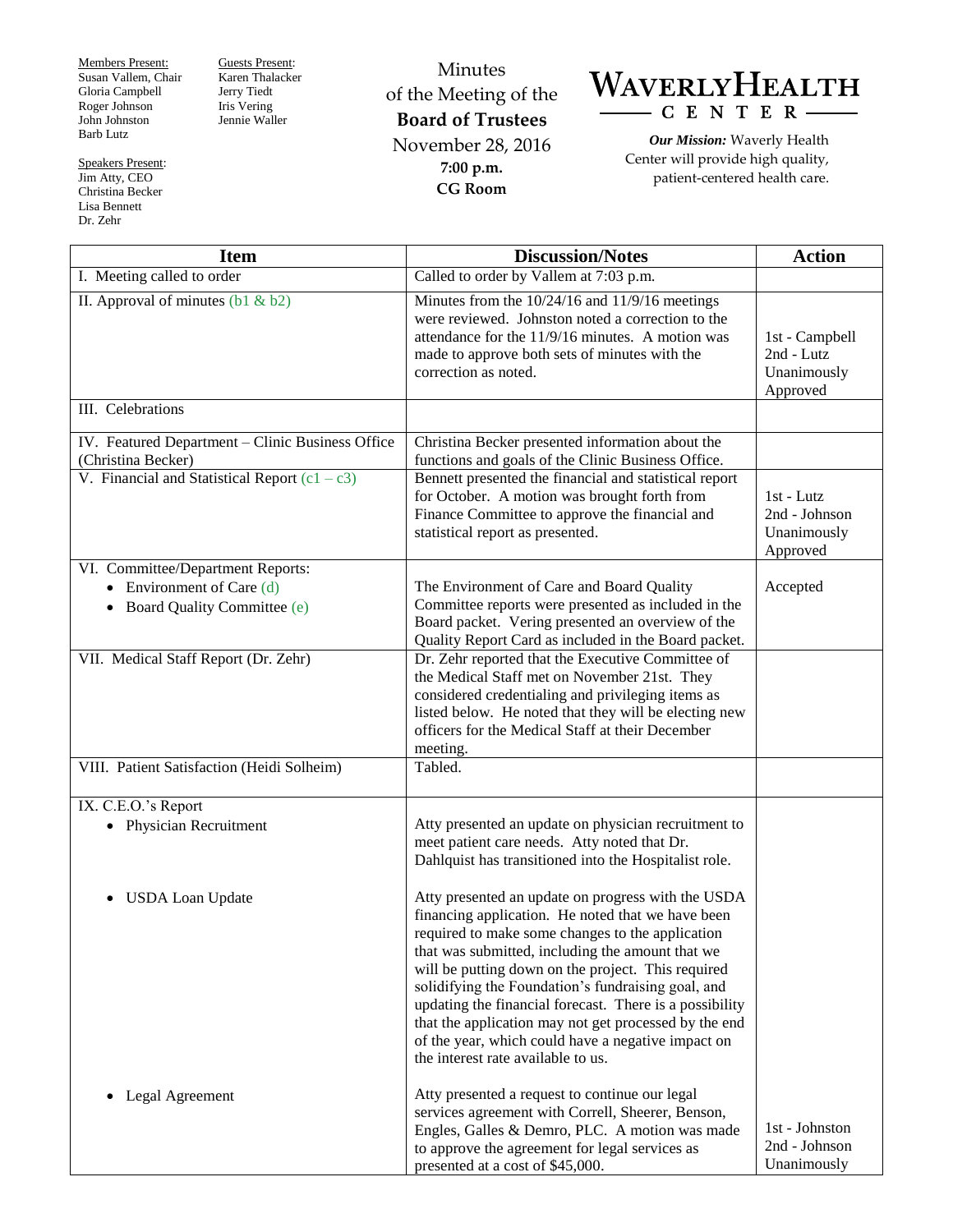|                                                                                                                                                                                                                                                                                                                                                                                                                                                                                             |                                                                                                                                                                                                                                                                                                                                                              | Approved                                                           |
|---------------------------------------------------------------------------------------------------------------------------------------------------------------------------------------------------------------------------------------------------------------------------------------------------------------------------------------------------------------------------------------------------------------------------------------------------------------------------------------------|--------------------------------------------------------------------------------------------------------------------------------------------------------------------------------------------------------------------------------------------------------------------------------------------------------------------------------------------------------------|--------------------------------------------------------------------|
| X. Old Business                                                                                                                                                                                                                                                                                                                                                                                                                                                                             |                                                                                                                                                                                                                                                                                                                                                              |                                                                    |
|                                                                                                                                                                                                                                                                                                                                                                                                                                                                                             |                                                                                                                                                                                                                                                                                                                                                              |                                                                    |
| XI. New Business<br>• Press Ganey – Amendment to Agreement<br>for Ambulatory Surgery CAHPS Survey                                                                                                                                                                                                                                                                                                                                                                                           | Atty presented an amendment to our Press Ganey<br>agreement for the addition of the Ambulatory<br>Surgery CAHPS survey. A motion was made to<br>approve the amendment as presented.                                                                                                                                                                          | 1st - Johnston<br>2nd - Campbell<br>Unanimously                    |
| Request for Privileges:<br>$\bullet$<br>• Brian Hopper, MD - Courtesy,<br>Radiology, RCI<br>· Marwan Jarmakani, MD - Consulting,<br>Radiology, RCI<br>Connie Joylani, MD - Active,<br>Hospitalist/Emergency Medicine, WHC                                                                                                                                                                                                                                                                   | Privileging items were presented as individually<br>listed at left. All files have been reviewed by the<br>Executive Committee of the Medical Staff. The<br>Executive Committee recommends approval. A<br>motion was made to approve all privileging items as<br>individually considered and recommended by the<br>Executive Committee of the Medical Staff. | Approved<br>1st - Johnson<br>2nd - Lutz<br>Unanimously<br>Approved |
| Provisional Appointment to Medical Staff:<br>$\bullet$<br>• Charles Cibula, DPM - Courtesy,<br>Podiatry, Cedar Valley Podiatry Foot &<br>Ankle Center<br>· Nicholas Schmerbach, DPM - Courtesy,<br>Podiatry, Cedar Valley Podiatry Foot &<br>Ankle Center<br>· Jill Paulsen, CRNA - Courtesy,<br>Anesthesia, Recruiting Resources<br>Change in Category from Consulting to<br>$\bullet$<br>Courtesy-Provisional:<br>Larry Burr, MD - Radiology, RCI<br>• Brian Randall, MD - Radiology, RCI |                                                                                                                                                                                                                                                                                                                                                              |                                                                    |
| Change is Status Provisional to Regular<br>$\bullet$<br>Status:<br>• Ryan Luong, MD - Active, Family<br>Practice/Emergency Medicine<br>(Hospitalist), Wapiti                                                                                                                                                                                                                                                                                                                                |                                                                                                                                                                                                                                                                                                                                                              |                                                                    |
| <b>Continuation of Provisional Status:</b><br>Ashraf Gerges, MD - Active, Family<br>Practice/Emergency Medicine<br>(Hospitalist), Wapiti<br>• Cary Rose, MD – Active, Cardiology,<br><b>WHC</b>                                                                                                                                                                                                                                                                                             |                                                                                                                                                                                                                                                                                                                                                              |                                                                    |
| New/Revised Clinical Privilege Forms:<br>$\bullet$<br>$\blacksquare$ Hospitalist (f)<br>• Podiatric Medicine & Surgery $(g)$<br>New Policies & Procedures: None                                                                                                                                                                                                                                                                                                                             | The revised clinical privilege forms, listed at left,<br>were presented for review as included in the Board<br>packets. The revised privilege forms have been<br>reviewed by the Executive Committee of the Medical<br>Staff and are recommended for approval. A motion                                                                                      | 1st - Lutz                                                         |
|                                                                                                                                                                                                                                                                                                                                                                                                                                                                                             | was made to approve the revised privilege forms as<br>written.                                                                                                                                                                                                                                                                                               | 2nd - Campbell<br>Unanimously<br>Approved                          |
| Finance Committee (h)<br>٠                                                                                                                                                                                                                                                                                                                                                                                                                                                                  | Bennett reported that the Finance Committee met<br>this morning. Minutes from the meeting were<br>included in the Board packet.                                                                                                                                                                                                                              |                                                                    |
| Capital Request - Mindray Cardiac<br>Monitoring System (h1)                                                                                                                                                                                                                                                                                                                                                                                                                                 | Bennett presented a budgeted capital request for a<br>Mindray Cardiac Monitoring System at a cost not to                                                                                                                                                                                                                                                     |                                                                    |